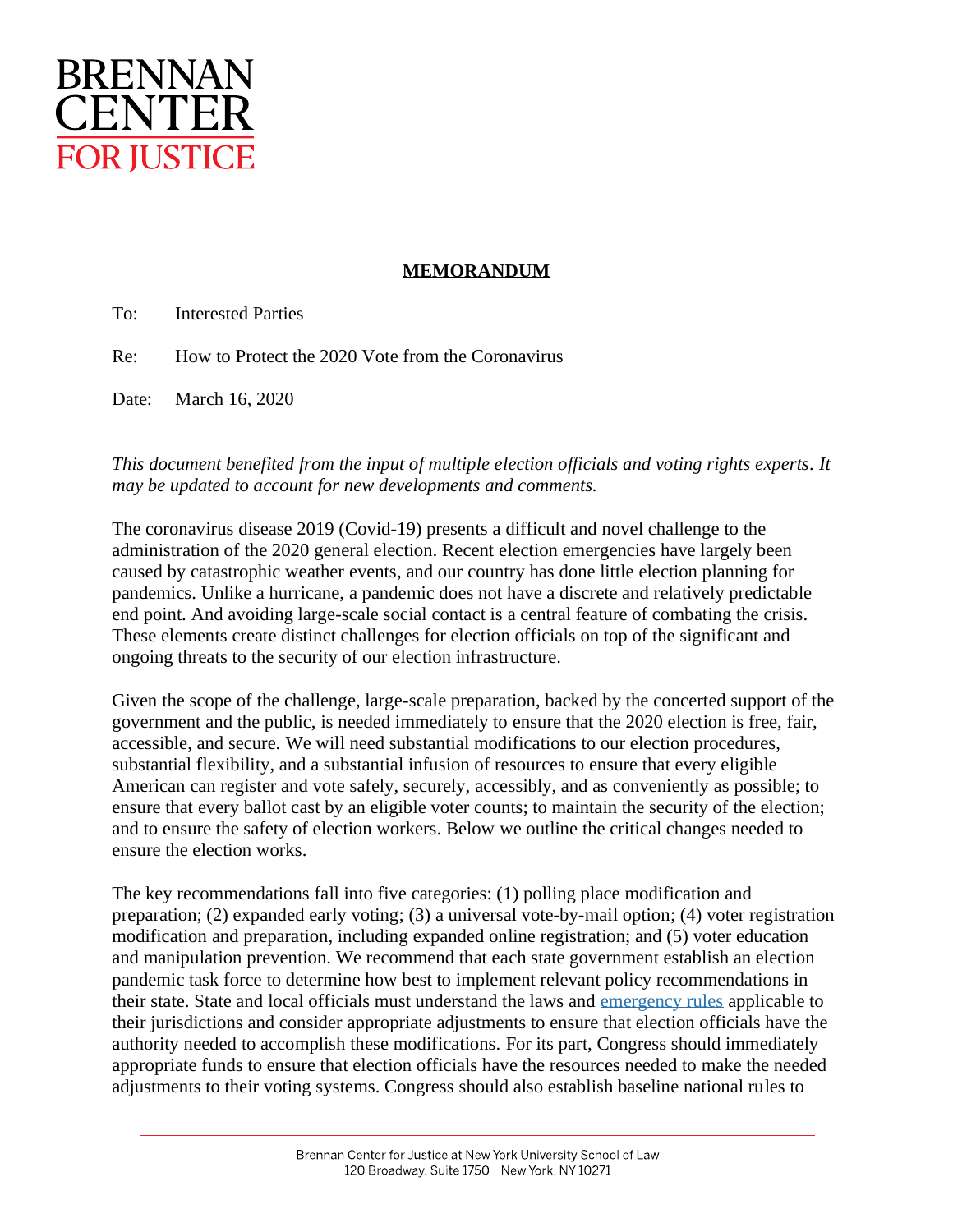ensure that every eligible American can vote safely, securely, and accessibly in the midst of the pandemic. In the absence of Section 5 of the Voting Rights Act, care must be taken to ensure that changes are nondiscriminatory and do not negatively impact access for communities of color.

#### **1. Polling Places**

People without Internet and mail access, those who need language assistance to vote, and people with disabilities who rely on voting machines to cast a private and independent ballot may be disenfranchised if polling places are closed. To ensure that everyone can vote, jurisdictions should do their best to keep polling places open and safe for voters and election workers alike, and they should take steps to guard against long lines and mass confusion.

## a. Polling place siting

- $\triangleright$  To the extent permissible under public health mandates, jurisdictions that offer polling place voting must continue to do so. Many people do not wish to, do not know how to, do not have access to, or cannot use mail voting.
	- o In particular, Native American tribes should be permitted to designate buildings on reservations that can be used to register to vote and pick up and submit ballots (as would be provided by the Native American Voting Rights Act).
	- o Polling sites are also critical for the operation of same-day registration, real-time address updates, and provisional balloting for certain individuals.
- $\triangleright$  Preparations should be made now to modify polling place siting decisions to account for Covid-19.
	- o Polling places are routinely sited in buildings that primarily serve communities identified as high risk for serious Covid-19 illness, like senior care facilities. Alternative locations should be immediately identified in case the health risk is too great to use those locations in November and, in the event of a change, voters should immediately be given individualized notice of the change, with a second notice to be given within weeks of the November election. Funding should be provided to account for increased rental costs and costs associated with making new polling sites accessible to people with disabilities.
	- o If polling places are moved out of senior care facilities or other residential sites, plans should be implemented to ensure that the residents of those facilities are able to cast a ballot.
	- o In determining modifications to polling location plans, election administration officials must assess the impact of voting changes on vulnerable communities and ensure that polling place location changes increase, not limit, accessibility for racial and language minority voters as well as students and voters with disabilities.
- $\triangleright$  Where there is insufficient access to polling places, states should add vote centers where every ballot in a jurisdiction is available on demand. This will require immediate funding to set up the necessary technology.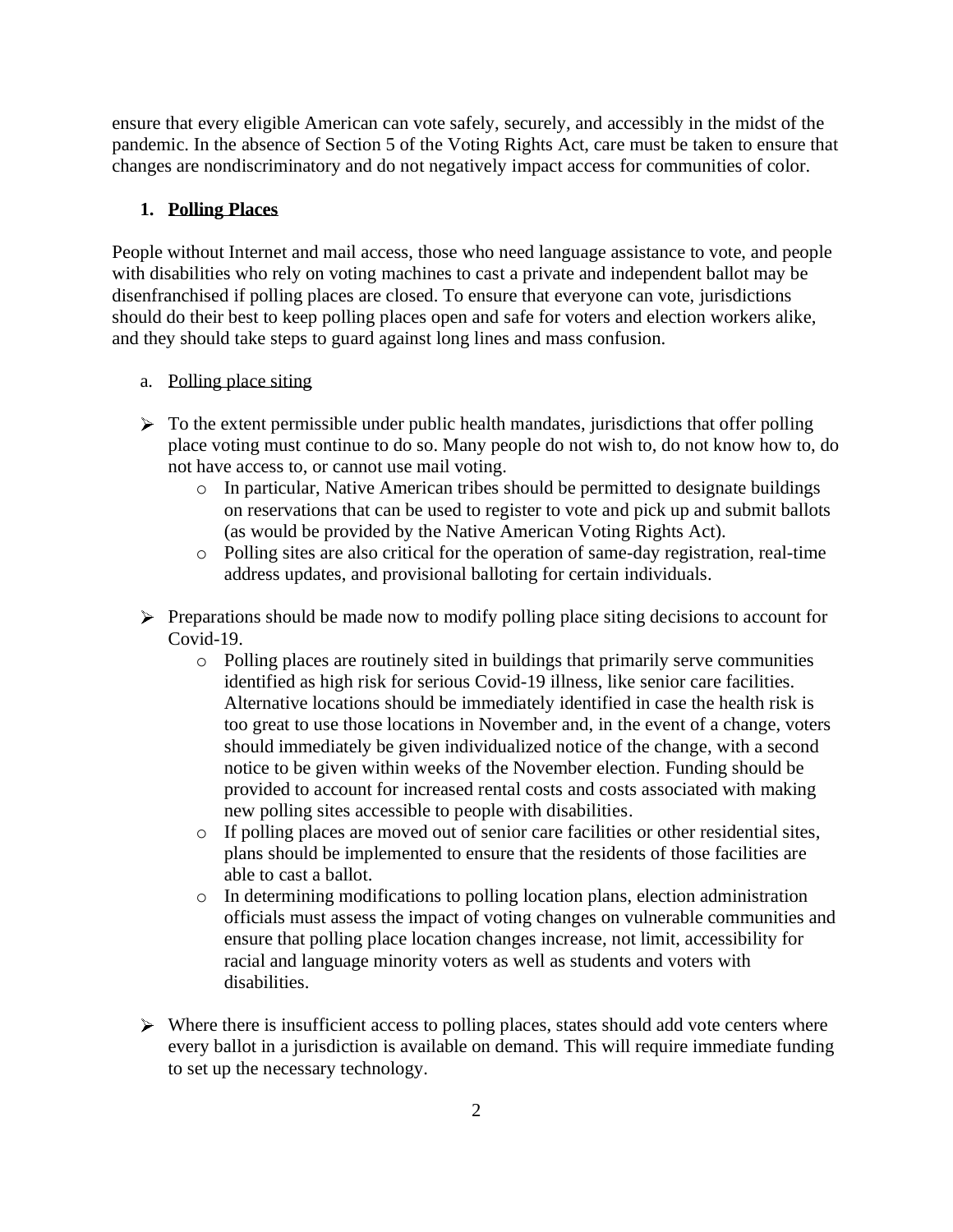#### b. Healthy polling places

- $\triangleright$  Polling places will need to be sanitized to prevent transmission of the virus, in compliance with the guidance issued by government health agencies.
	- o The Centers for Disease Control and Prevention (CDC) has issued [guidance](https://www.cdc.gov/coronavirus/2019-ncov/community/election-polling-locations.html) for preventing transmission of Covid-19 at polling places, including that poll workers should stay home if they are sick, clean frequently touched surfaces, disinfect potentially contaminated surfaces after cleaning, wash hands frequently, and clean and disinfect voting machines and other equipment.
		- $\blacksquare$ The U.S. Election Assistance Commission (EAC) has posted [guidance](https://www.eac.gov/election-officials/coronavirus-covid-19-resources) from vendors regarding the cleaning of voting machines.
	- o Polling places should be equipped with soap, water, and drying materials and an alcohol-based hand sanitizer.
	- o Procedures should be established to ensure that hand sanitizer use does not jam ballot scanners.
	- o Ballot-marking procedures should be established to minimize viral transmission. For instance, where possible, voters should be provided with disposable pens to mark paper ballots and should also be encouraged to bring their own pens to the polling place. Election officials should consult with their machine vendors to determine whether Q-tips or other disposable devices can be used to mark votes, instead of voters using their fingers.
- $\triangleright$  To comply with government health organizations' recommended social distancing policies, polling places will require reconfiguration to allow substantial space between voting privacy booths, distance between poll workers, etc.
	- o Increased funding and preparation will be needed for resources such as additional machines, additional staff, and larger voting spaces.
	- o Reconfiguration plans should account for voters with disabilities to ensure these voters do not face extra burdens by the placement of voting equipment and checkin stations.
- $\triangleright$  Adequate polling place resources, including voting machines, ballots, and poll workers, should be provided to minimize lines, since crowds and exposure time are key determinants of the likelihood of contracting viruses, and since long lines are in part a function of inadequate election day resources. (This is particularly critical since the CDC recently [recommended](https://www.cdc.gov/coronavirus/2019-ncov/community/large-events/mass-gatherings-ready-for-covid-19.html) canceling gatherings of 50 people or more for eight weeks.)
	- o Increased funding for and deployment of polling place resources is needed to minimize lines.
	- o Resource plans should include recruitment of additional poll workers to account for potential absences due to sickness or fear of Covid-19.
		- Plans may include recruiting workers who were displaced or laid off due  $\blacksquare$ to the effects of Covid-19 and nonessential federal, state and local workers (who do not have a conflict of interest), expanding student and bilingual poll worker programs, using temporary staffing agencies, and relaxing poll worker qualifications.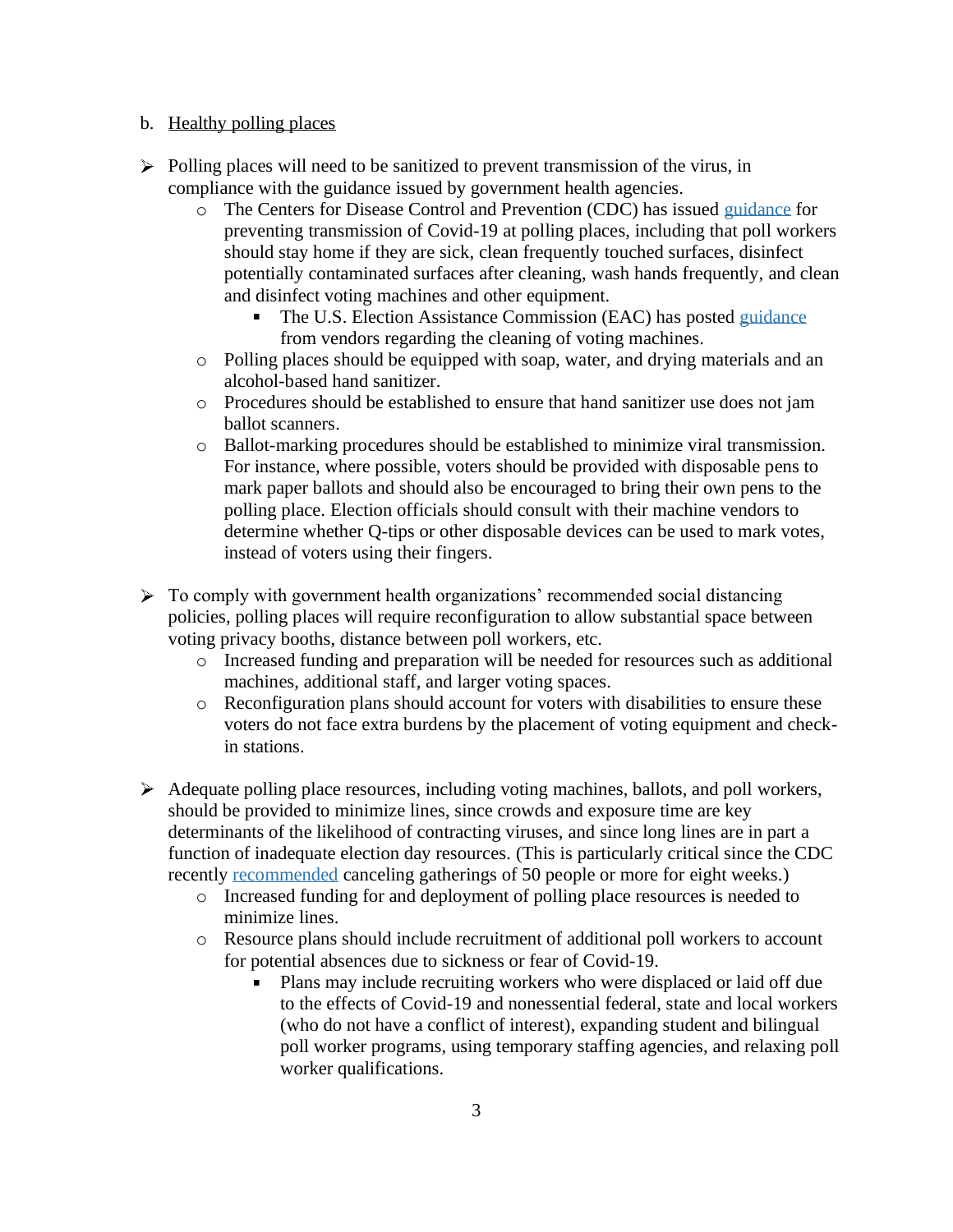- Funding should be provided to increase incentive compensation for poll workers and to pay overtime to poll workers working to process lines that remain after poll closing hours.
- $\mathbf{u}$ Jurisdictions should also consider recruiting additional poll workers who can serve as "greeters" to triage different types of voters — for example, identifying voters who are there to drop off a ballot as opposed to casting a ballot on a machine, or those who need language assistance.
- o Resource plans should also account for online or webinar-based trainings of poll workers.
- o Jurisdictions that are required to provide language assistance in languages other than English should hire professional interpreters to offer assistance by phone at any stage of the voting process where translation is needed.
- o Curbside voting options should be made available, especially for voters with disabilities or illnesses who may not be able to leave their vehicles. (Note that as a general matter, curbside voting is not a legal cure to inaccessible polling locations.)
- $\triangleright$  Jurisdictions should prepare for a surge in provisional voting due to delays in processing of voter registration applications, voter confusion resulting from polling site closures and consolidation, and unfamiliarity with absentee voting.
	- o Poll workers must receive additional training on provisional voting procedures, including training to ensure that every person who presents themselves as eligible to vote has a right to cast a provisional ballot.
	- o Election officials should stock extra provisional envelopes, provisional voter affidavits, and provisional voter notices of rights in all languages the jurisdiction is required to offer under Section 203 of the Voting Rights Act.
	- o To account for anticipated concerns about the safety of certain polling places in states that have strict precinct voting requirements, provisional ballots cast by voters registered in the jurisdiction, but cast in the wrong precinct, should count for the races on which the voter is eligible to vote, and states should suspend restrictions that would prevent voters' ballots from counting.

# **2. Early In-Person Voting**

- $\triangleright$  States should expand early voting options to reduce long lines and administrative stress on Election Day.
	- $\circ$  States that do not offer early in-person voting should implement it for this year either by creating an early voting program or by modifying their existing absentee voting program to allow voters to cast absentee ballots in person.
	- o States that offer early in-person voting should expand the number of locations at which it is offered and extend the days and hours on which it is offered.
	- o Ideally, states should offer at least two weeks of early in-person voting, but states should offer a minimum of five days, including at least one Saturday and one Sunday.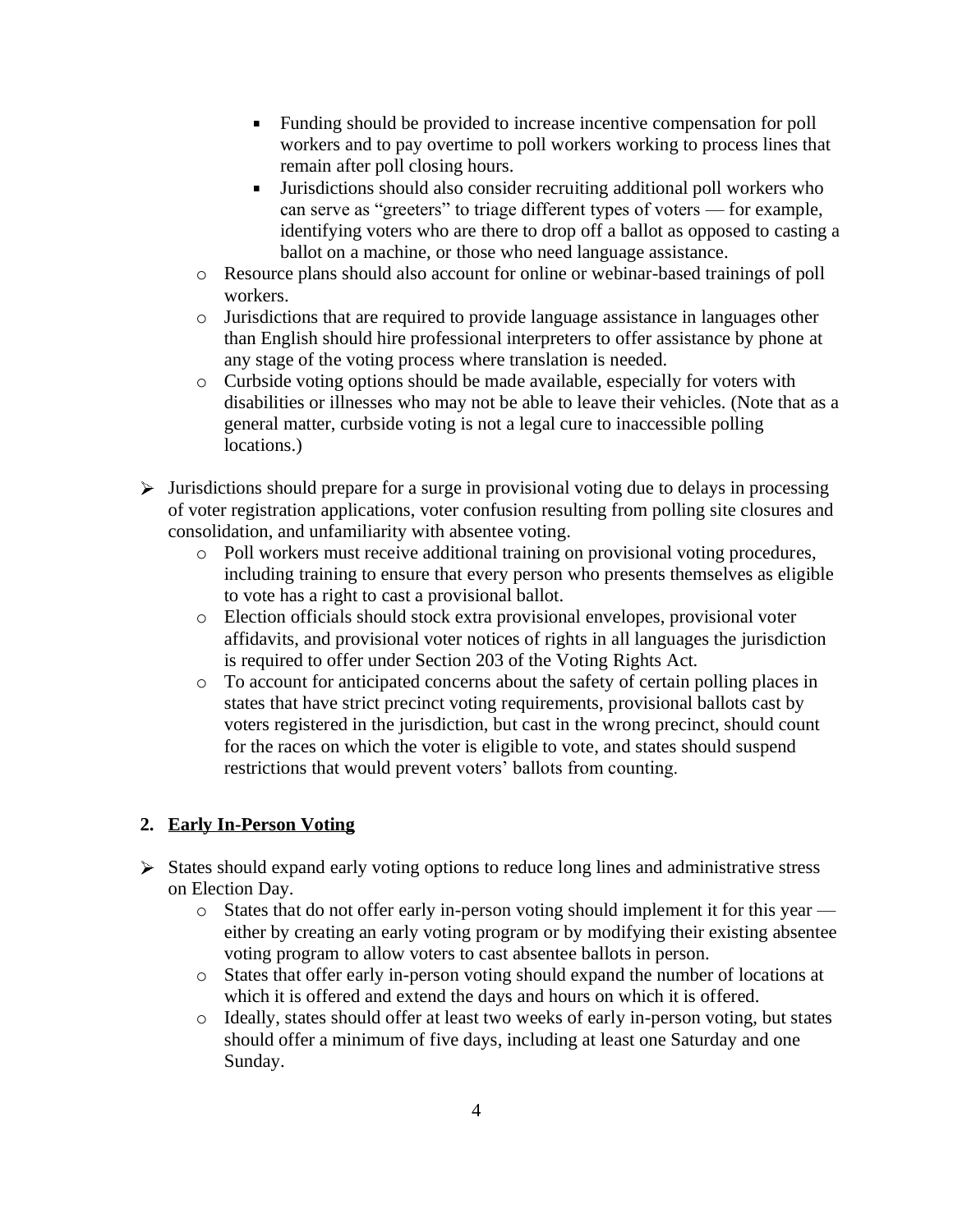- o Voters should be encouraged to vote in advance of Election Day to minimize crowding of polling places.
- $\triangleright$  A significant infusion of resources is needed to expand flexible early voting, allow for ballots on demand in states that choose to offer early voting at vote centers, and implement technologies, like online wait time apps, that can help direct voters to locations with the shortest lines.

## **3. Mail Voting**

- a. Mail voting option for all, at no cost
- $\triangleright$  Mail-in ballot options should be extended to all voters.
	- o All voters should be offered the option to cast their ballot by mail (with multiple submission options, as provided below), so as to enable voters to avoid lines at the polls and exposure to Covid-19.
		- However, in-person voting options consistent with public health must also be maintained.
	- o Inactive and recently purged voters (who may have been improperly removed from the rolls) should be sent provisional ballots by mail if they request a mail ballot.
	- o In the few states that have appropriate voter list and election infrastructure and widespread mail voting, it may be appropriate for election authorities to arrange to automatically send mail ballots to every registered voter, while maintaining inperson options for those who cannot vote by mail.
	- o Given that mail-in voting may be the only option for people who need assistance or are immune-compromised to cast a ballot, states must allow voters who cannot vote in person — particularly people with disabilities, illness, or language assistance needs — to obtain assistance completing and submitting ballots from individuals they designate.
	- o An immediate infusion of resources is needed for mail ballot tracking software, as well as for additional facilities costs for mail ballot processing and ballot duplication efforts.
- $\triangleright$  Voters should not bear the return postage cost for absentee ballots.
	- o In addition, absentee ballots without postage should be delivered by the U.S. Postal Service.
- $\triangleright$  Jurisdictions should order adequate paper ballots and absentee ballot envelopes to account for the potential need to mail ballots to every registered voter.
	- o At a minimum, enough paper ballots and absentee ballot envelopes should be printed to cover 120 percent of the number of registered voters in the jurisdiction at the time the ballots and envelopes are ordered. This will account for the anticipated surge in voter registrations before the presidential election and should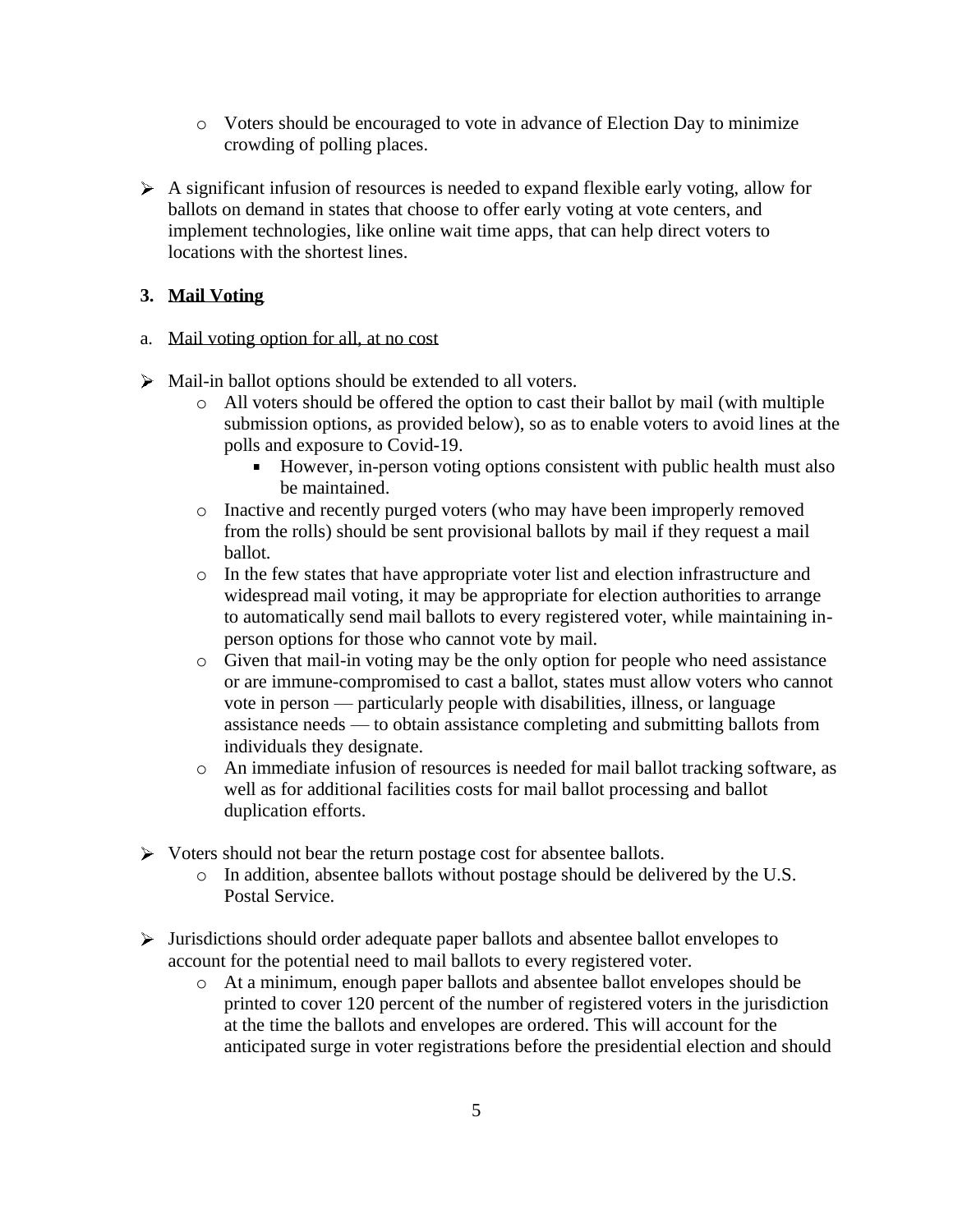accommodate spikes in turnout for voters changing their minds and deciding to vote in person during early voting periods or at a polling place on Election Day.

- Jurisdictions that are required to provide language assistance under Section 203 of the Voting Rights Act must provide ballots and other voting materials, including updates about the changes to election procedures, in all required languages. These jurisdictions should also offer language assistance by phone.
- o Covid-19 could unexpectedly impact printing vendor capacity, and officials should order ballots as soon as possible.
	- Using system vendors should ensure there are enough commercial printers that know the vendor ballot specifications to meet additional demand and that election officials have the specifications so they too can print ballots as needed.
	- Where possible, states should use no-glue envelopes and instruct voters not to lick envelopes.
- b. Requesting, receiving, and returning mail ballots

Options for requesting, receiving, and returning mail-in ballots should be expanded, while maintaining the security of the voting system.

- $\triangleright$  States should offer multiple methods of requesting mail-in ballots, including online, in person, by phone, and by mail.
	- o States generally allow voters to request mail-in ballots in person or through the mail, but a number of states supplement these request methods. At least one supplemental method should be offered to voters in affected jurisdictions.
	- o Jurisdictions should consider establishing secure processes by which voters who are unable to leave their homes can be offered an option to receive a blank ballot electronically.
		- In states that have tabulators that work only with certain ballots, email printed ballots should be an option of last resort (and will have to be counted by hand or duplicated before scanning).
		- $\mathbf{r}$  . Funding should be provided for this purpose, including for the duplication of ballots and the implementation of secure electronic technology for transmittal of blank ballots.
		- Web portals for online absentee ballot requests should be screen-reader compatible for voters with visual impairments.
- $\triangleright$  Secure options for returning ballots should be expanded.
	- o States should offer voters drop boxes in accessible locations, if they are able to do so securely. Outside of government offices, drop boxes should be equipped with secure cameras.
	- o Voters should also be offered secure curbside drop-off options at polling places.
	- o States should allow voters who are unable to leave their homes to designate individuals to return their completed ballots.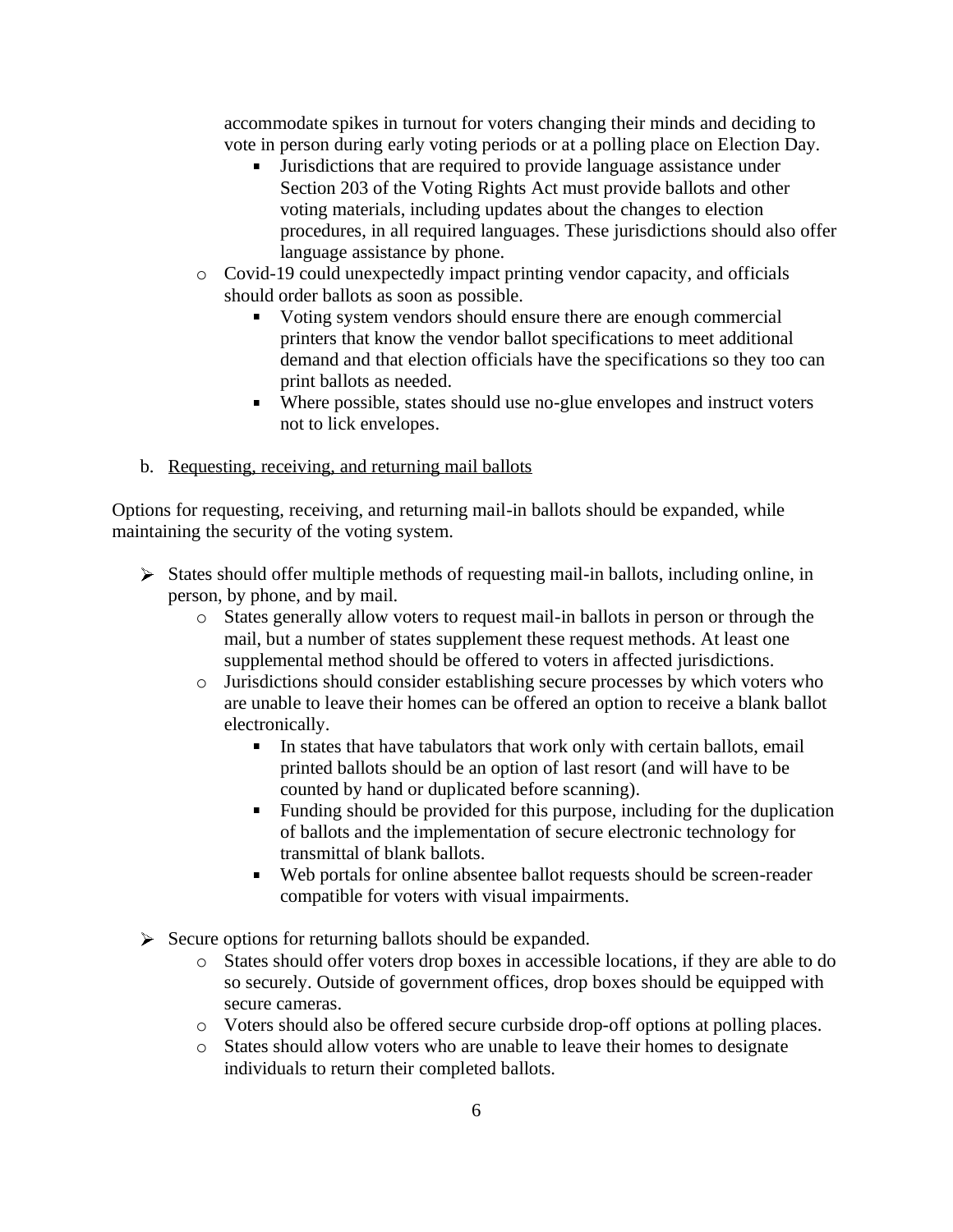- Deadlines for mail-in ballots to be requested and returned should be relaxed.
	- o Voters in jurisdictions affected by Covid-19 should be permitted to request a mail-in ballot as close as possible to Election Day.
	- o Mail-in ballot receipt deadlines should be extended to account for delays in U.S. Mail, ballot drop box retrieval, or other administrative processing delays caused by Covid-19. The receipt deadlines must not be extended so far as to prevent compliance with the federal Electoral College deadlines, though Congress should extend those deadlines.
- c. Processing and counting mail ballots
- $\triangleright$  Election canvassing and certification deadlines should be extended to account for delays in receiving and processing mail-in ballots, and ballot processing times should be adjusted.
	- o Election canvassing and certification deadlines should be extended to account for broader use of vote by mail, extended mail-in ballot deadlines, and disruptions to U.S. Mail service, while remaining consistent with (also extended) federal Electoral College deadlines.
	- $\circ$  In addition, while the CDC has stated, with respect to packages from China, that "there is likely very low risk of spread from products or packaging that are shipped over a period of days or weeks at ambient temperatures," it is conceivable that election officials will decide to quarantine mail-in ballots prior to canvassing them. Deadlines should be extended further to account for that.
	- o Election officials should be permitted to begin processing mail-in ballots prior to the close of polls on Election Day, in order to save time and reduce the overall administrative burden.
	- o While it would be completely inappropriate to move Election Day either nationally or in a particular state, the deadlines for counting ballots and resolving election disputes can and should be extended to ensure a fair and accurate count before the end of the year. Specifically, Congress should extend the Electoral College deadlines, merging or moving closer together the December 8, 2020 "safe harbor" deadline for states to resolve controversies over the appointment of electors and the December 14 meeting of the electors, and extending these deadlines to occur closer to the end of the calendar year.
- $\triangleright$  Reasonable, uniform processes for evaluating the validity of mail ballots should be implemented to prevent widespread disenfranchisement as a result of an uptick in mail ballots.
	- o Uniform processes for signature matching should be implemented and funding for signature matching software should be provided. Because signature matching can lead to voter disenfranchisement, especially for voters with disabilities and illnesses, voters whose signatures are found not to match should be offered timely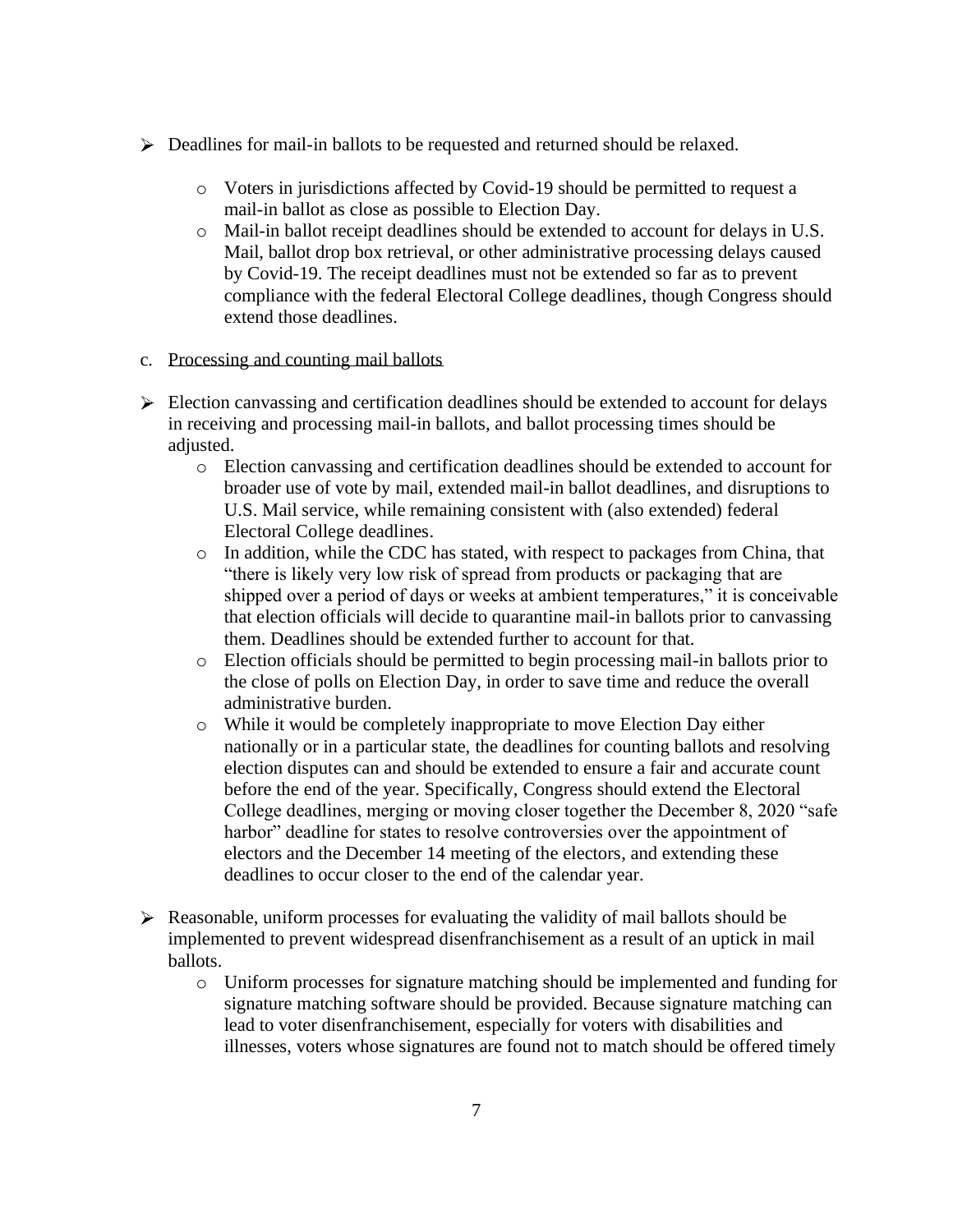notice and a meaningful opportunity to cure or prove that they personally cast the ballot.

- o Ballots should not be rejected based on technical defects that do not substantially relate to ensuring that the ballot was actually completed and cast by the voter.
- o Mail ballot requirements that necessitate in-person interaction such as getting an absentee ballot notarized or witnessed, or curing defects with an absentee at a government office — should be modified.
- $\triangleright$  Mail ballot processing and administrative capacity should be expanded.
	- o An immediate infusion of funding is needed to expand capacity to process a surge in the number of mail ballots, including purchasing high-speed ballot scanners and automated mail sorting systems, securing additional warehouse space to store the additional equipment and supplies needed for mail balloting, and increasing election staff to process mail ballots and ballot applications.
	- o In jurisdictions that are required to provide language assistance pursuant to Section 203 of the Voting Rights Act, language assistance hotlines should be set up to provide general information and answer questions in mandated languages.

## **4. Voter Registration**

Covid-19 may severely disrupt the ability of Americans to register to vote and elections officials to process registration applications. Quarantines, illnesses, and social distancing will likely reduce access to government offices that provide voter registration services or lead to postal service disruptions, particularly in the critical weeks leading up to voter registration deadlines, when most registrations typically occur.

- a. Bolster online registration
- $\triangleright$  Online voter registration (OVR) systems must be bolstered to ensure they can accommodate a surge in use.
	- o OVR systems should be tested and their capacity bolstered to ensure that they can handle surges in web traffic.
	- o In the jurisdictions that manually process online registrations, OVR systems should be automated end to end, so that both the submission and the processing of registration applications occur electronically.
		- This will require a significant infusion of resources immediately
		- If registration processing is still manual, then jurisdictions will need a significant increase in staffing to process registrations, and contingency plans will be needed to ensure that registrations are processed if government offices close.
- $\triangleright$  States that link OVR systems to department of motor vehicle (DMV) databases should ensure that citizens without DMV records can still register online.
	- o Ideally, states should ensure that the existing OVR system is capable of processing online registrations for registrants without DMV records (capturing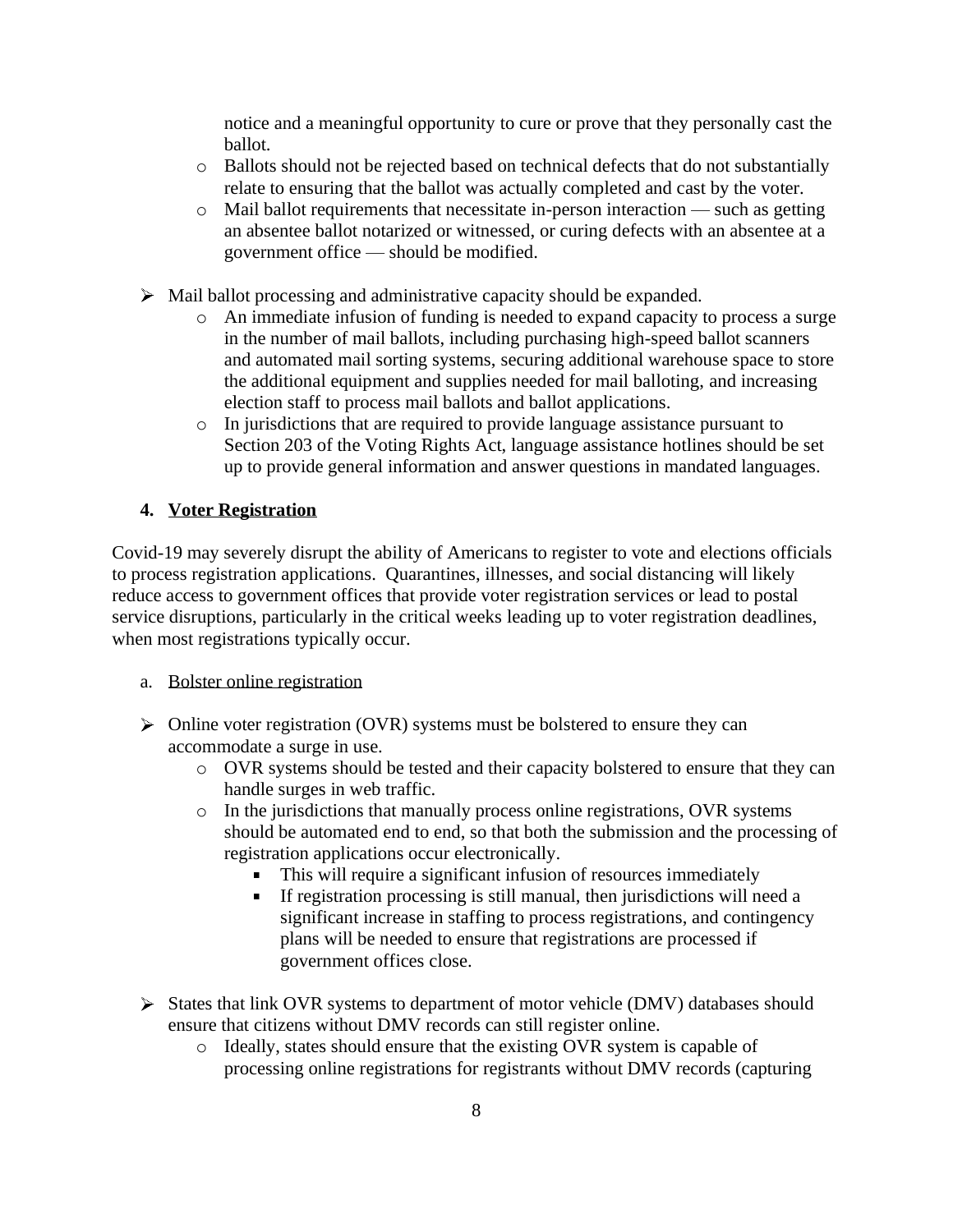signatures from other government databases or allowing voters to provide signatures when they first vote).

- o Alternatively, states should provide a secure alternative electronic method to register to vote for those who cannot access the OVR system.
- $\triangleright$  States that do not have OVR should work to set up such a system immediately.
	- o This will require a significant infusion of resources in the short term.
	- o If that is not achievable, states should set up alternative electronic systems for registration.
- b. Increase staffing
- $\triangleright$  Voter registration processing capacity should be enhanced with additional staffing to address a surge in voter interest and major disruptions to normal processes.
	- o States that offer same-day registration (SDR) should prepare for an even greater surge in same-day registrations, if voters were unable to register in advance due to government office closures.
	- o States without SDR should anticipate needing additional polling place staffing on Election Day to accommodate emergency addition of an SDR option.
- c. Flexible registration deadlines
- $\triangleright$  States should prepare to extend voter registration deadlines in light of anticipated government office shutdowns, online access difficulties, and breakdowns in other voter registration systems.
	- o An extension should be mandatory if large numbers of voters are unable to leave their homes, if government registration offices close, or if there are disruptions to online service as the voter registration deadline approaches.
	- o If disruptions continue beyond the extended voter registration deadline, states should offer same-day registration and voting for voters affected by disruptions.
- $\triangleright$  Voters who submit timely registrations should be permitted to vote and have their votes counted, even if mail disruptions prevent their registrations from reaching election officials. To accomplish this, states should adopt one of the following options:
	- o allow SDR for all voters in this election;
	- $\circ$  offer SDR (with a regular ballot) for voters who affirm that they submitted timely registrations or were unable to do so due to Covid-19; or
	- o provide a provisional ballot to voters who affirm that they submitted timely registrations and ensure that those ballots are counted in a manner that does not penalize registrants for disruptions to the mail delaying receipt of voter registrations.
	- o States should also count all provisional ballots cast by voters whose registrations were delayed by mail disruptions. In the event of mail disruptions, postmark dates alone should not be considered dispositive of timeliness, and election officials